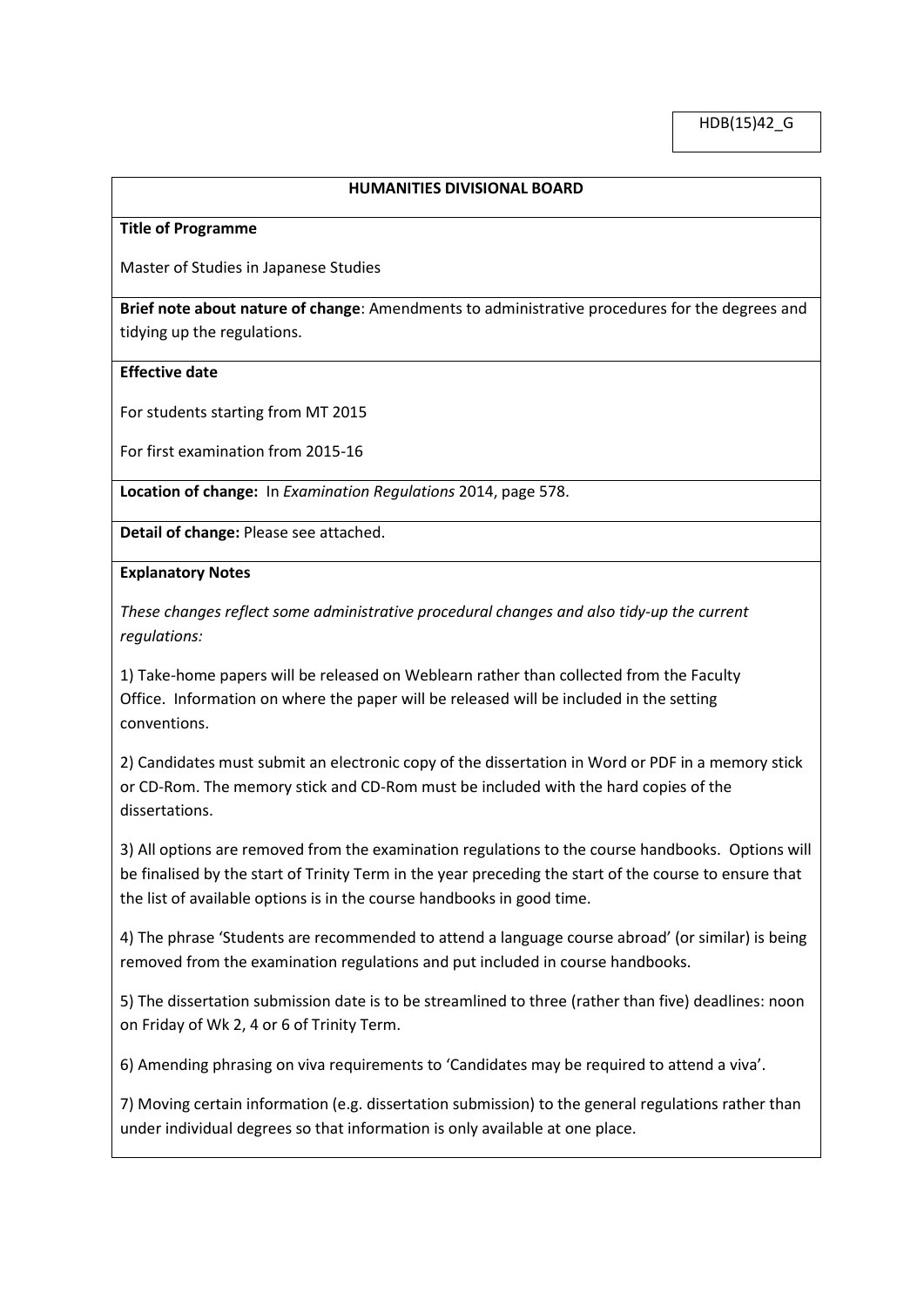# **Japanese Studies**

- 1. Before admission to the course, candidates must *either* have taken Japanese in the Oxford Honour School of Oriental Studies *or* have taken a comparable degree from another university, *or* must satisfy the Board of the Faculty of Oriental Studies that they possess the necessary qualifications in the Japanese language to profit by the course.
- 2. Every candidate must follow for at least three terms a course of instruction in Japanese Studies with reference to one of the following subjects:
	- (i) Japanese Linguistics
	- (ii) Modern Japanese Literature
	- (iii) Classical Japanese Literature
	- (iv) another subject at the discretion of the Board of the Faculty of Oriental Studies.

The availability of subjects in a given year will be subject to the availability of teaching.

3. *Syllabus* There will be four Units:

Unit (i) Context and Background. The examination will be by two take-home exercises, each comprising an essay of not more than 2,500 words on topics to be issued by the Oriental Institute Faculty Office, related directly to the course of instruction each candidate has followed. The exercises will be set not later than noon on Friday on each of Week 6 of Michaelmas Full Term and Week 6 of Hilary Full Term. At the same time as issuing each exercise, the Faculty Office will announce the date by which it is to be submitted, which shall be at least fourteen days later. The Two copies of each typewritten essays must be submitted to the Chair of Examiners, M.St in Japanese Studies, Examination Schools, High Street, Oxford. The work must bear the candidates' examination number (but not the candidates' name.) Candidates must include a signed declaration sealed in an envelope addressed to the Chair of Examiners that the work is the candidates own.

Unit (ii) Texts, to be examined by written examination.

Unit (iii) Theory and Methodology, to be examined by written examination.

Unit (iv) A dissertation thesis of not more than 15,000 words (excluding bibliography), on a topic selected in consultation with the candidate's supervisor and approved by the Faculty Board. Applications for such approval should be submitted to the Faculty office by Friday of seventh week of Michaelmas Term Monday of Week 0 of Hilary Term and will be reported to the Faculty Board's second meeting of Michaelmas Term. Two typewritten copies and an electronic copy in PDF format in a memory stick or CD, of the thesis must be submitted to the Chairman of the Examiners, name of degree, c/o Examination Schools, High Street, Oxford OX1 4BG. not later than 12 noon on Friday of fourth week of Trinity Term.

Candidates must include a signed declaration sealed in an envelope addressed to the Chair of Examiners that the work is the candidate's own.